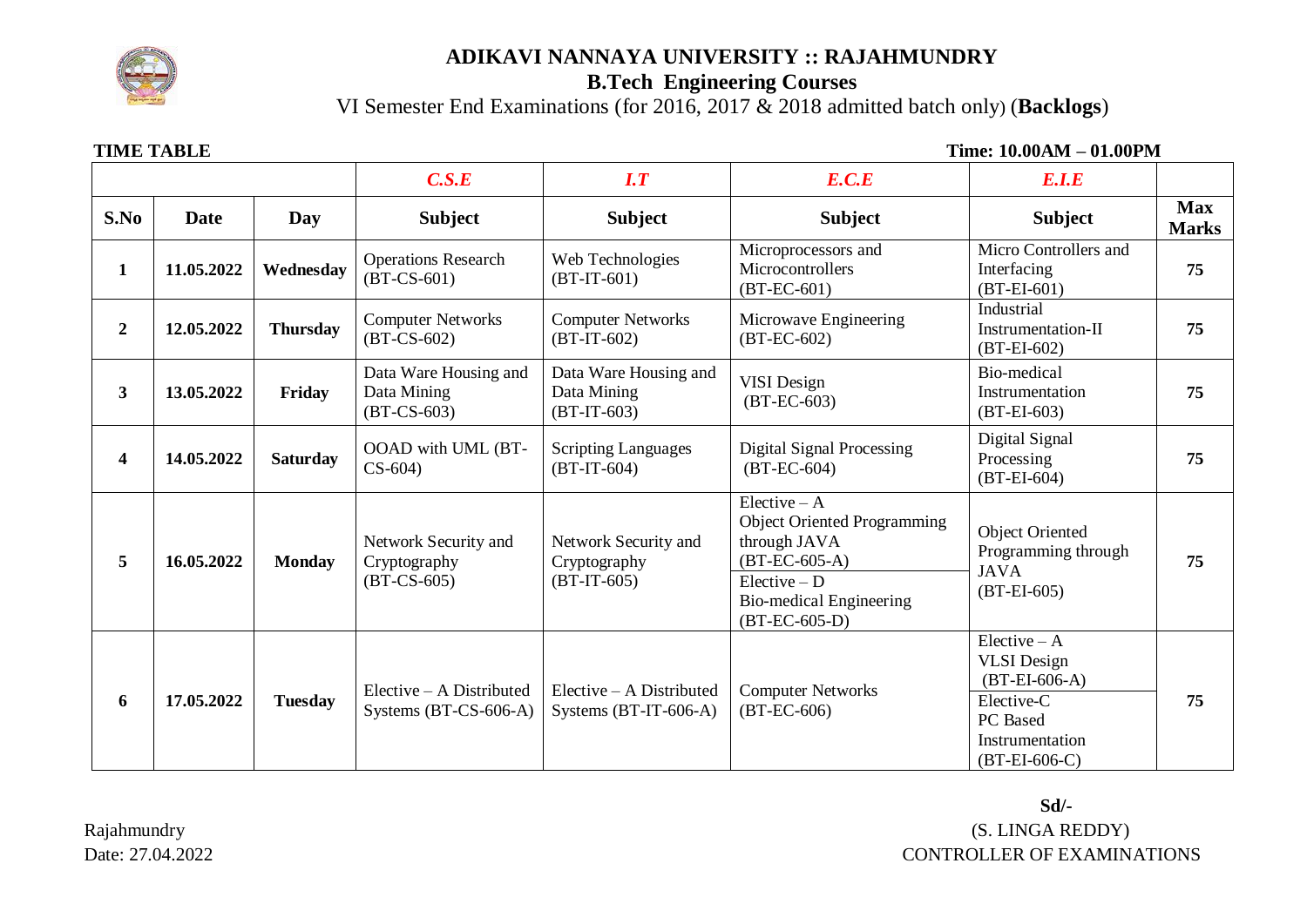

### **ADIKAVI NANNAYA UNIVERSITY :: RAJAHMUNDRY**

## **B.Tech Engineering Courses**

VI Semester End Examinations (for 2019-20 admitted batch only) (**Regular**)

**TIME TABLE** TABLE **TIME TABLE TIME TIME TIME TIME TIME TIME TIME TIME TIME TIME TIME** 

|                         |                               | C.S.E                                                                                                                           | E.C.E                                                                                                                                                       | <b>MECHANICAL</b>                                                                                                               | <b>CIVIL</b>                                                                                                                                                      |                                                                 |                                                            |
|-------------------------|-------------------------------|---------------------------------------------------------------------------------------------------------------------------------|-------------------------------------------------------------------------------------------------------------------------------------------------------------|---------------------------------------------------------------------------------------------------------------------------------|-------------------------------------------------------------------------------------------------------------------------------------------------------------------|-----------------------------------------------------------------|------------------------------------------------------------|
| S.No                    | Date & Day                    | <b>Subject</b>                                                                                                                  | <b>Subject</b>                                                                                                                                              | <b>Subject</b>                                                                                                                  | <b>Subject</b>                                                                                                                                                    | <b>Max</b><br><b>Marks</b>                                      |                                                            |
| $\mathbf{1}$            | 11.05.2022<br>Wednesday       | Network Security and<br>Cryptography<br>$(BT-CS-611)$                                                                           | Microprocessors and<br>Microcontrollers<br>$(BT-EC-611)$                                                                                                    | Metrology &<br>Instrumentation<br>$(BT-ME-611)$                                                                                 | Design $&$ Drawing of<br><b>Reinforced Concrete</b><br>Structures (BT-CI-611)                                                                                     | 75                                                              |                                                            |
| $\overline{2}$          | 13.05.2022<br>Friday          | Data Warehouse and Data<br>Mining $(BT-CS-612)$                                                                                 | Microwave Engineering<br>$(BT-EC-612)$                                                                                                                      | <b>Heat Transfer</b><br>$(BT-ME-612)$                                                                                           | <b>Water Resources</b><br>Engineering (BT-CI-612)                                                                                                                 | 75                                                              |                                                            |
| $\overline{\mathbf{3}}$ | 14.05.2022<br><b>Saturday</b> | Web Technologies<br>$(BT-CS-613)$                                                                                               | <b>Digital Signal Processing</b><br>$(BT-EC-613)$                                                                                                           | CAD/CAM<br>$(BT-ME-613)$                                                                                                        | Design & Drawing of Steel<br>Structures (BT-CI-613)                                                                                                               | 75                                                              |                                                            |
| 4                       | 16.05.2022<br><b>Monday</b>   | <b>Elective-A</b><br><b>Cloud Computing</b><br>$(BT-CS-614-A)$<br><b>Elective-B</b><br><b>Grid Computing</b><br>$(BT-CS-614-B)$ | <b>Elective-A Computer</b><br>Networks Engineering<br>$(BT-EC-614-A)$<br><b>Elective-B</b> Artificial Neural<br>Networks and Fuzzy Logic<br>$(BT-EC-614-B)$ | <b>Elective-A</b><br>Turbo Machinery Systems<br>$(BT-ME-614-A)$<br>Elective-B Automation in<br>Manufacturing<br>$(BT-ME-614-B)$ | <b>Elective-A</b><br><b>Prestressed Concrete</b><br>$(BT-CI-614-A)$<br><b>Elective-B</b><br><b>Estimation, Specifications</b><br>and Contracts<br>$(BT-CI-614-B)$ | 75                                                              |                                                            |
|                         |                               |                                                                                                                                 |                                                                                                                                                             |                                                                                                                                 | Elective-C<br>Mobile Computing<br>$(BT-CS-614-C)$                                                                                                                 | Elective-C<br><b>Bio-Medical Engineering</b><br>$(BT-EC-614-C)$ | Elective-C<br><b>Advanced Materials</b><br>$(BT-ME-614-C)$ |
| 5                       | 17.05.2022<br><b>Tuesday</b>  | <b>Elective-A</b> Compiler Design<br>$(BT-CS-615-A)$                                                                            | <b>Elective-A</b><br><b>Python Programming</b><br>$(BT-EC-615-A)$                                                                                           | <b>Elective-A</b><br><b>Industrial Tribology</b><br>$(BT-ME-615-A)$                                                             | <b>Elective-A</b><br>Disaster Management<br>$(BT-CI-615-A)$                                                                                                       |                                                                 |                                                            |
|                         |                               | <b>Elective-B</b><br><b>Embedded Systems</b><br>$(BT-CS-615-B)$                                                                 | Elective-B Object Oriented<br>Programming Through Java<br>$(BT-EC-615-B)$                                                                                   | <b>Elective-B</b><br><b>Optimization Techniques</b><br>$(BT-ME-615-B)$                                                          | <b>Elective-B</b><br><b>Elements of Coastal</b><br>Engineering<br>$(BT-CI-615-B)$                                                                                 | 75                                                              |                                                            |
|                         |                               |                                                                                                                                 | <b>Elective-C</b> Robotics<br>$(BT-CS-615-C)$                                                                                                               | <b>Elective-C</b> Machine Learning<br>$(BT-EC-615-C)$                                                                           | <b>Elective-C</b> Mechatronics<br>$(BT-ME-615-C)$                                                                                                                 | Elective-C<br><b>Project Managements</b><br>$(BT-CI-615-C)$     |                                                            |